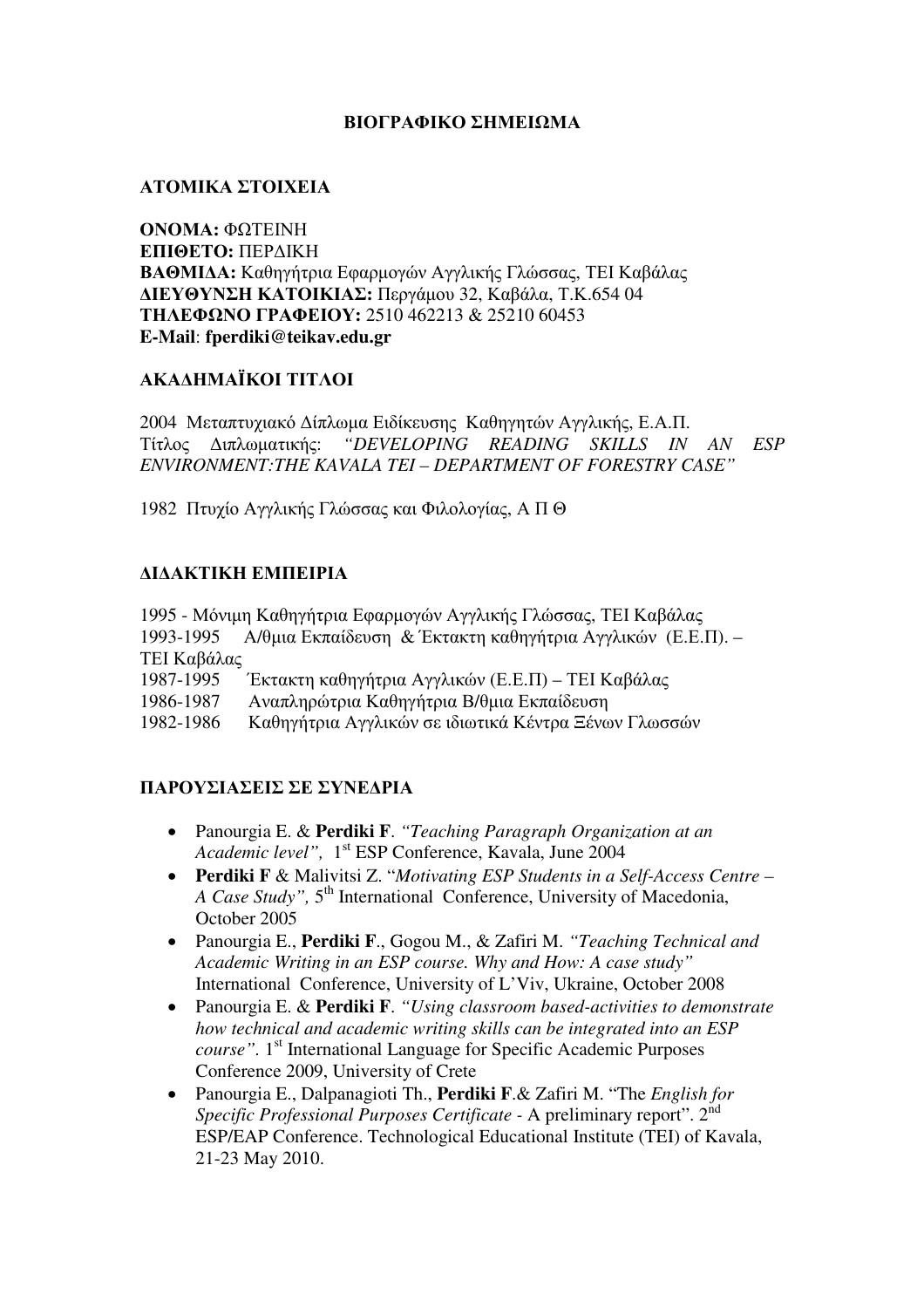• Panourgia E., Dalpanagioti Th., **Perdiki F**.& Zafiri M. Poster Presentation: "*Developing an ESP/EAP Test. The Case of the Kavala Institute of Technology, Greece.*" 1<sup>st</sup>International Conference on Language Testing and Assessment. University of Cyprus , Nicosia. 3-5 May 2011.

# ∆ΗΜΟΣΙΕΥΣΕΙΣ

- Panourgia E.& **Perdiki F**. Teaching Paragraph Organization at an Academic level, *Proceedings*, 1<sup>st</sup> ESP Conference, Kavala, June 2004
- **Perdiki F** & Malivitsi Z. Motivating ESP Students in a Self-Access Centre A Case Study, Proceedings, 5<sup>th</sup> International Conference, University of Macedonia, October 2005
- Panourgia E. & **Perdiki F**. "Using Classroom Based-Activities to demonstrate how technical and academic writing skills can be integrated into an ESP course". *Proceedings*. 3rd International Conference of the Foreign Language Centre, University of Crete.
- Panourgia E., **Perdiki F**., Gogou M., & Zafiri M. "Teaching Technical and Academic Writing in an ESP course. Why and How: A case study" In Linguistic Journal *Studia Germanica and Romanica: Foreign Languages. World Literature. Methods of Teaching.* 2009, Vol.6, No 2(17):pp 141-149
- Panourgia E., Dalpanagioti Th., **Perdiki F**. & Zafiri M. "The English for Specific Professional Purposes Certificate - A preliminary report". *Proceedings.* 2nd ESP/EAP Conference. Technological Educational Institute (TEI) of Kavala, May 2010

# ΣΥΜΜΕΤΟΧΗ ΣΕ ∆ΙΕΘΝΗ ΣΥΝΕ∆ΡΙΑ

- 1997 ELC –"*European Language Council Conference Inaugurale*", Université Charles-de-Gaulle - Université Lille III Lille, France
- 1998 IRAAL "Languages for Specific& Academic Purposes Integrating Theory and Practice" University College, Dublin, Ireland
- 1998 Όλα τα διεθνή συνέδρια της Ελληνικής Εταιρείας Εφαρµοσµένης Γλωσσολογίας
- 1998 Όλα τα διεθνή συνέδρια της ESP/EAP του Πανεπιστηµίου Μακεδονίας

# ΣΥΓΓΡΑΦΙΚΟ ΕΡΓΟ

#### Ι**.** ΒΙΒΛΙΑ

- Perdiki, F. (2002*) English for Students of Forestry, Volume I,* Εκδόσεις *«*Έλλην*»,* Αθήνα
- Perdiki, F. (2002) *English for Students of Forestry, Volume I*Ι*,* Εκδόσεις *«*Έλλην*»,* Αθήνα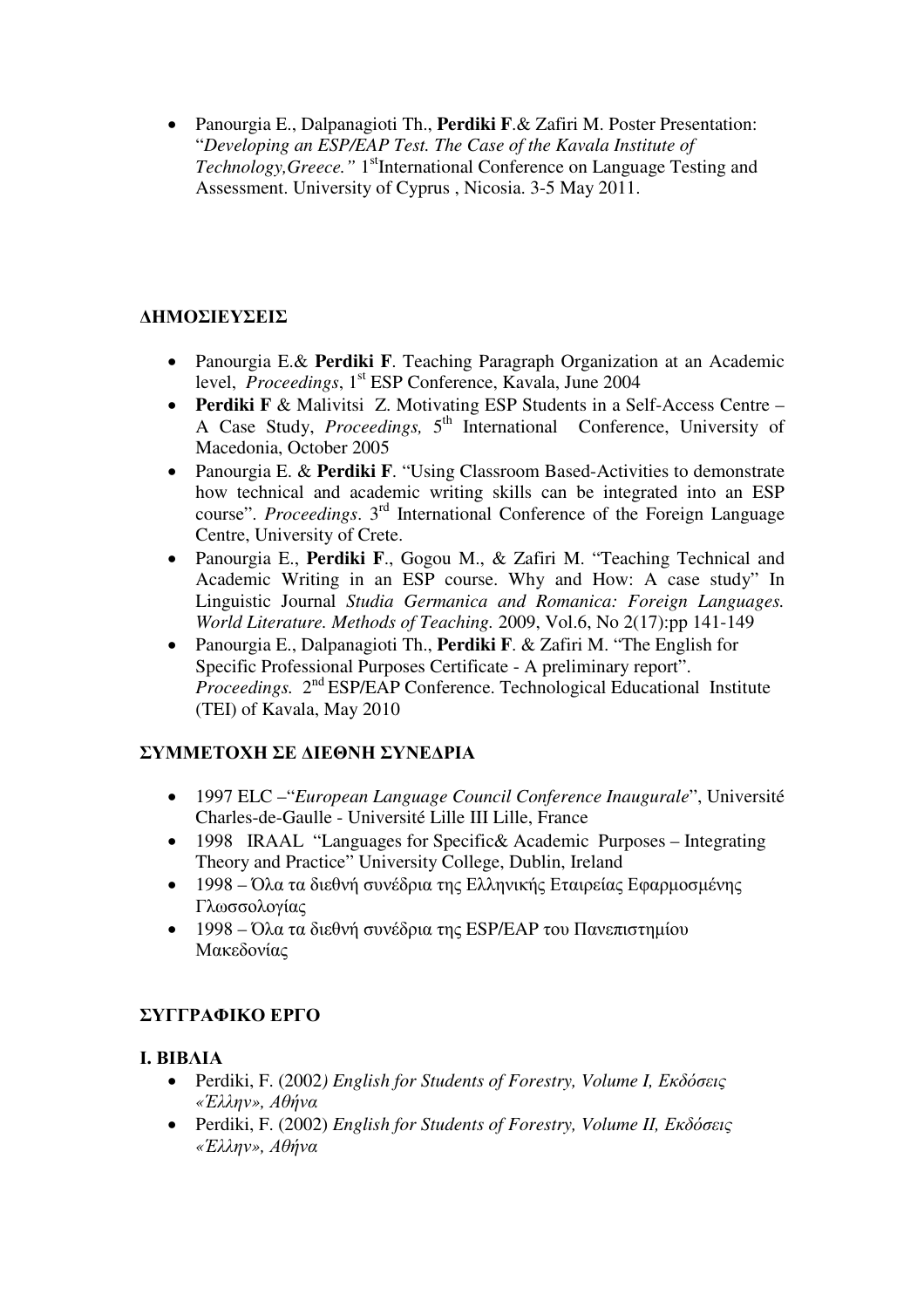- Perdiki, F. (2002) *English for Students of Forestry, Volume III,* Εκδόσεις *«*Έλλην*»,* Αθήνα
- Perdiki, Fotini & Zoe Malivitsi (2011) *Understanding English for Business and Economics (*υπό έκδοση*)*

## ΙΙ**.** ∆Ι∆ΑΚΤΙΚΕΣ ΣΗΜΕΙΩΣΕΙΣ

- English II for students of Electrical Engineering (1988)
- English I for Forestry Students (1997)
- English II for Forestry Students (1998)
- English III for Forestry Students (1999)
- English for Students of Landscape Architecture (2005)

#### ∆ΙΟΙΚΗΤΙΚΗ ΕΜΠΕΙΡΙΑ

2004-2007: ∆ιευθύντρια του ΚΞΓΦΑ του ΤΕΙ Καβάλας

## ∆ΡΑΣΤΗΡΙΟΤΗΤΕΣ

- 1998-2004 ∆ιδασκαλία Αγγλικής Γλώσσας Ειδικότητας στο Πρόγραµµα Σπουδών Επιλογής (ΠΣΕ) του ΤΕΙΚ
- 2003 Αξιολογήτρια στο Κρατικό Πιστοποιητικό Γλωσσοµάθειας (Α.Μ. 1107)
- 2004 Μέλος της οργανωτικής επιτροπής του  $1^{\text{ov}}$  Συνεδρίου ESP/EAP του ΤΕΙΚ
- 2007 Ε.Κ.∆.∆.Α.- Εκπαιδεύτρια στο Π.ΙΝ.ΕΠ ΑΝ. ΜΑΚΕ∆ΟΝΙΑΣ & ΘΡΑΚΗΣ – Τοµέας Ξένων Γλωσσών (Σεµινάριο 04005Ξ07 Θέµα: Ανάπτυξη ∆εξιοτήτων Γραπτού και Προφορικού Λόγου και Πολιτισµικά Στοιχεία)
- 2007 2008 Επίβλεψη διπλωµατικής εργασίας µε θέµα «Αγγλοελληνικό-Ελληνοαγγλικό Λεξικό ∆ασοπονικής Ορολογίας»
- 2008 Συµµετοχή ∆ιοργάνωση εξετάσεων ΠΑΓΓΕΕΣ (Πιστοποιητικό Αγγλικής Γλώσσας για Ειδικούς – Επαγγελµατικούς Σκοπούς)
- 2010 Μέλος της οργανωτικής επιτροπής του  $2^{\text{ov}}$  Συνεδρίου ESP/EAP του ΤΕΙΚ

#### ΣΥΜΜΕΤΟΧΗ ΣΕ ΕΠΙΣΤΗΜΟΝΙΚΕΣ ΕΝΩΣΕΙΣ

- GALA (Greek Applied Linguistics Association)
- IATEFL (International Association of Teaching English as a Foreign Language)
- TESOL (Teaching English to Speakers of other Languages)
- EALTA (European Association for Language Testing and Assessment)